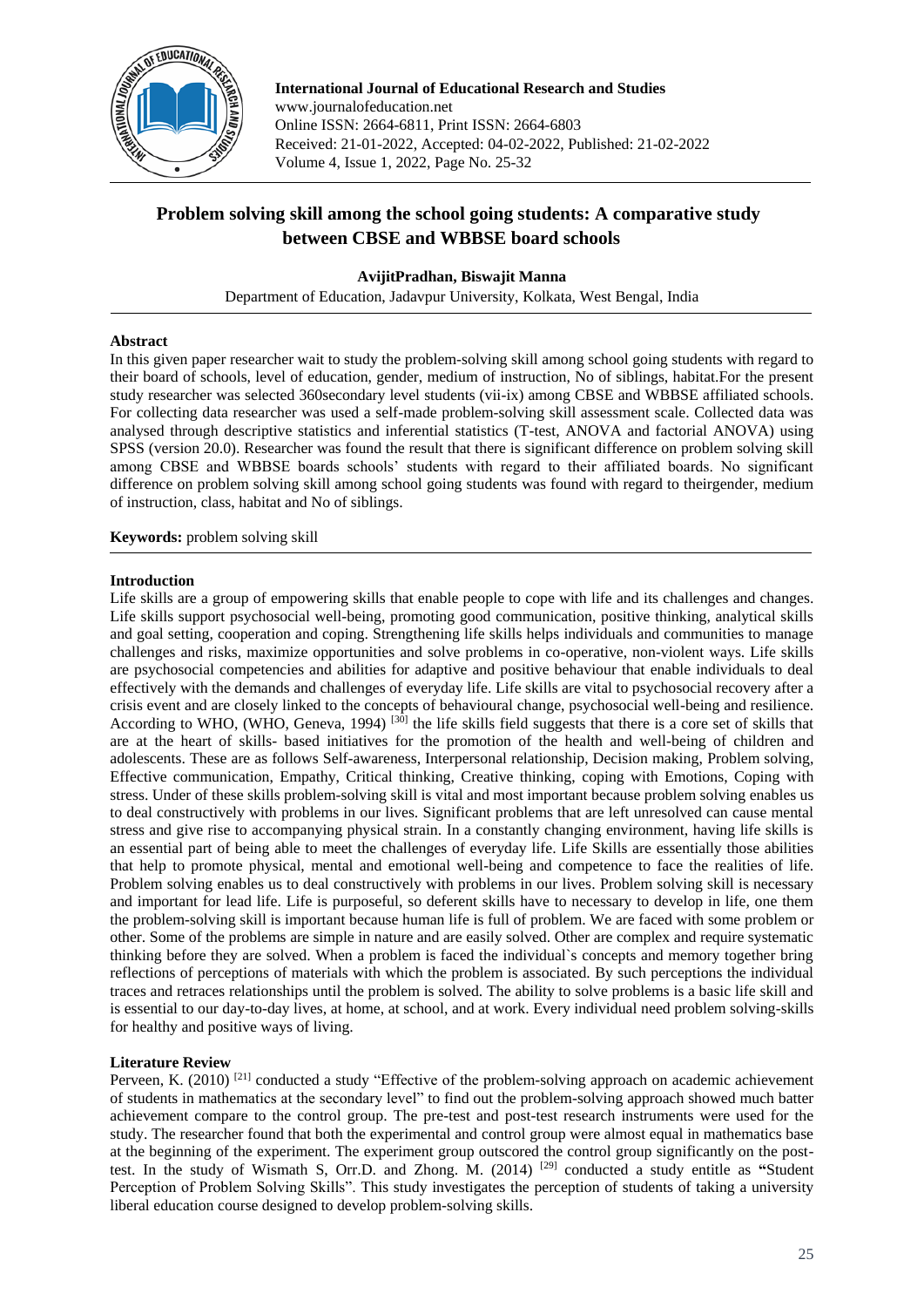In the study of Senduran.F. & Amman. T. (2015)<sup>[25]</sup> conducted a research entitle as "Problem-Solving Skill of High School Student Exercising Regularly in Sport Teams". To find out the effect of regular sport activities on the problem-solving approaches performed by high school students when they encountered said problem was analyse. The researcher found that a significant different was found among self-confident approach values of athlete and non-athlete students (U=45.0, p=0.008). A significant difference was observed among assessor approach values of athlete and non-athlete students (U=46.2, p=0.003).

Dusek.G. & Aynur. B. A. (2014) <sup>[8]</sup> conducted a study entitle as "A Study on Problem solving skills of the children from broken family and full parent's family attending regional primary boarding school".The objective of the study was to examine the problem-solving skills of children from broken family and full parent's family in regional primary boarding school.The researcher revealed that there is no significant difference in the problemsolving skills of children from broken and full parent families and attending boarding schools creates a negative significant difference in both groups

S. Gulcan and B. N. Pervin (2016)<sup>[7]</sup> conducted a study entitled as "Analysis of 4<sup>th</sup> Grade Students Problem Solving Skills in Terms of Several Variables".The researcher revealed that problem-solving skill among the students showed no significant difference compared with student`s gender variables and showed significant difference comparing with mother`s & father`s education level and showed a meaningful deference between state & private schools.

Cramer. S (2016) conducted a study "The Effects of Social Stories on the Problem-Solving Skills of Preschoolers". To examine the effect of social stories on the problem-solving skills of pre-schoolers in a Montessori classroom. The research showed that increased in the abilities of the children to solve problems without the need of an adult.

In the study of I. Nellie., I. Khaidzir., and A. M. S. Nur, (2015) "The Role of Scaffolding in Problem Solving Skills Among Children" to examine problem solving skills among children by providing scaffolding based on the needs of the children within the zone of proximal development (ZPD) and the mental scaffolding during children`s attempt to solve quantity comparison problems in a game context. The researchers revealed that problem-solving skills among children by providing scaffolding based on the needs of the children within the zone of proximal development (ZPD).

## **Rational of the study**

World Health Organization (WHO) and National Institute of Mental Health (NIMH) gives important on life skill education. A healthy and peaceful life can be maintained through life skill education. School life is an essential part of life. This is life building stage. Physical, mental, moral, emotional, ethical i.e. an all-round development can be manifested in this stage. Problem solving skill is more important and lifeblood skill of life-skills. School age students are uplifted from one stage to another stage accordingly. At this period, depth and complexity of subjects increase. Students deal with more people like teachers, friends and take diverse roles in life. Consequently, they face more problems like family and surrounding persons expectations, good result, good behaviour, etc. To establish a healthy and peaceful life and take a right way of life and to solve deferent kind of problems, cope with deferent kinds of situations and choose better solutions of puzzles; problem solving skill is essential. So, it is necessary to developed problem solving skill among the students. Teachers, parents should take responsibilities to be aware of this skill and nourish it within the students. A number of affiliations boards, higher authorities in the field of education put much stress on problem-solving skill in school curriculum.

#### **Research question**

On the basis of contemporary studies researcher has found a wide knowledge gap on prevalence rate of problem solving skill among the students of CBSE and WBBSE board's schools. In view of the contextual knowledge gap, the following research question have been identified by the researchers-

- 1. What is the status of problem solving skill in CBSE and WBBSE affiliated board of schools of West Bengal?
- 2. What are the prevalence rate of problem solving skill among the students of CBSE and WBBSE board's schools in terms of the variables like Gender, Class, Board, Siblings, Habitat and Medium of Instruction?

#### **Statement of the problem**

Based on the findings of literature review and the broad research inquiry of existence of problem solving skill among the School Going Students, the present researchers specified and stated the problem as *"Problem Solving Skill among the School Going Students: A comparative study Between CBSE and WBBSE Board schools"*

#### **Delimitation of the study**

For the short period of time it was not possible to look after all aspects of problem therefore the study was delimited in following ground

- 1. Only problem-solving skill was considered.
- 2. Schools affiliated to CBSE and WBBSE boards only were chosen for the study.
- 3. Students studying in class vii, viii & ix were taken as sample of the study.
- 4. Only 360 students were selected as sample.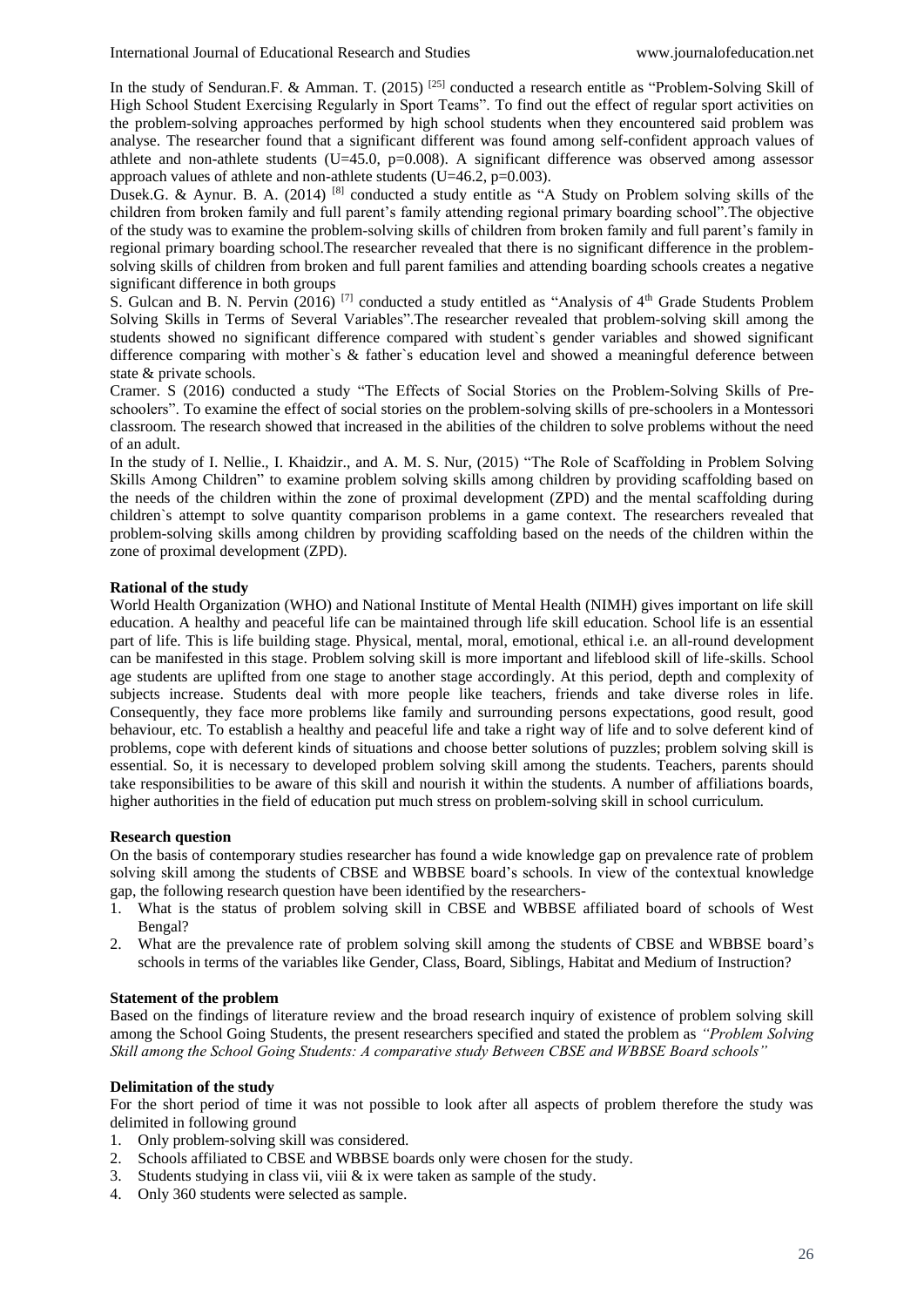5. The variable of study was delimited to demographic variable like- affiliating board of school, Class, Gender, Sibling, Medium and Habitat.

## **Objective of the study**

In view of the above research question and delimitation of the study the following objective were identified-

- 1. To compare the problem-solving skill between CBSE & WBBSE board schools.
- 2. To find out the problem-solving skill with respect to their Board, Class, Gender, Sibling, Medium, Habitat.
- 3. To implementation of problem solving skill among the students in all schools for this much aware all teachers, deference affiliations boards, higher authority of education and parents also.

## **Hypotheses**

In keeping with the problem formulated and objectives stated earlier, the following hypotheses were proposed to be tested:

**<sup>0</sup>H1:** There is no significant difference between CBSE & WBBSE students in terms of their problem-solving skill.

**<sup>0</sup>H2:** There is no significant difference between students studying through different medium of instruction under WBBSE board in terms of their problem-solving skill.

<sup>0</sup>H<sub>3</sub>**:** There is no significant difference between male and female students studying under CBSE board in terms of their problem-solving skill.

**<sup>0</sup>H4:** There is no significant difference between male students of WBBSE board and female students of CBSE board in term of their problem-solving skill.

**<sup>0</sup>H5:** There is no significant difference between male students of CBSE board and WBBSE board in terms of their problem-solving skill.

**<sup>0</sup>H6:** There are no significant differences among the students of class VII, class VIII and class IX, in terms of their problem-solving skill.

**<sup>0</sup>H7:** There are no significant differences among the students from rural, semi-urban and urban areas, in terms of their problem-solving skill.

**<sup>0</sup>H8:** There are no significant differences among the students who has no sibling, one sibling and more than one sibling, in terms of their problem-solving skill.

**<sup>0</sup>H9:** There are no significant differences of problem-solving skill among the students with respect to their level of class (VII, VIII & IX) and type of board (CBSE & WBBSE), when considered together.

**<sup>0</sup>H10:** There are no significant differences of problem-solving skill among the students with respect to their habitat (Rural, Semi- urban, Urban) and type of board (CBSE & WBBSE), when considered together.

<sup>0</sup>**H**<sub>11</sub>**:** There are no significant differences of problem-solving skill among the students with respect to their number of sibling (No, One, more than One)and type of board (CBSE & WBBSE), when considered together.

#### **Study design**

A cross-sectional survey study was carried out among CBSE & WBBSE board schools' secondary level (vii-ix) students. Entire CBSE & WBBSE board schools' students studying in class vii, viii, & ix with in the age group of 11-15 years of the district of South 24 Pargana & Hooghly in West Bengal considered as population of the study. For this study researchers adopted convenientsampling strategy. Samples were chosen prospectively from CBSE & WBBSE board schools of South 24 Pargana and Hooghly. Total number of sample consists 360 school going secondary level students of CBSE (180) & WBBSE (180) board, studying in class vii, viii & ix. Within the samples of CBSE board schools (180) 120 were male and 60 were female students and 180 samples of WBBSE board schools were male students.

**Variables:** In the present study researchers wanted to find out the difference of existing problem-solving skill among the school going student based on various indicators.the following variables were identified and used.

Independent Variable - Board of affiliating (CBSE, WBBSE), Gender (Male, Female), Medium of instruction (Bengali, English), Class (VII, VIII & IX), Habitat (Rural, Semi-Urban & Urban), Siblings (No, One, More than One) were used as independent variables in the study.

Dependent Variable – In this study "problem solving skill "among the ten-core life skill was chosen as Dependent variable.

**Tool:** researcher has used self- made questionnaire consisted of 14 items with five possible alternatives (never, rarely, sometimes, usually, always) to measure most accurate aptitude of problem solving skill from the target students. The items of the tool are divided into two categories (positive  $\&$  negative), 10 items (1, 2, 3, 4,6,7,8,9,10 &14 no question) are related into positive category and 4 items (5, 11, 12, &13 no question) are related into negative category. Scoring of the positive category question are 1,2,3,4,5 and negative category question are 5,4,3,2,1 respectively to the participant's choice of alternatives.

Data were tabulated in Microsoft Excel 2007 and analysed with the help of descriptive statistics like- mean and SD etc.and inferential statistics like- T- test, ANOVA, Factorial ANOVA using Statistical Package for the Social Sciences (SPSS) version 20.0 software. Forinferential statistics 0.05 and 0.01 level of significant was taken to analyse whether the study was significant or not.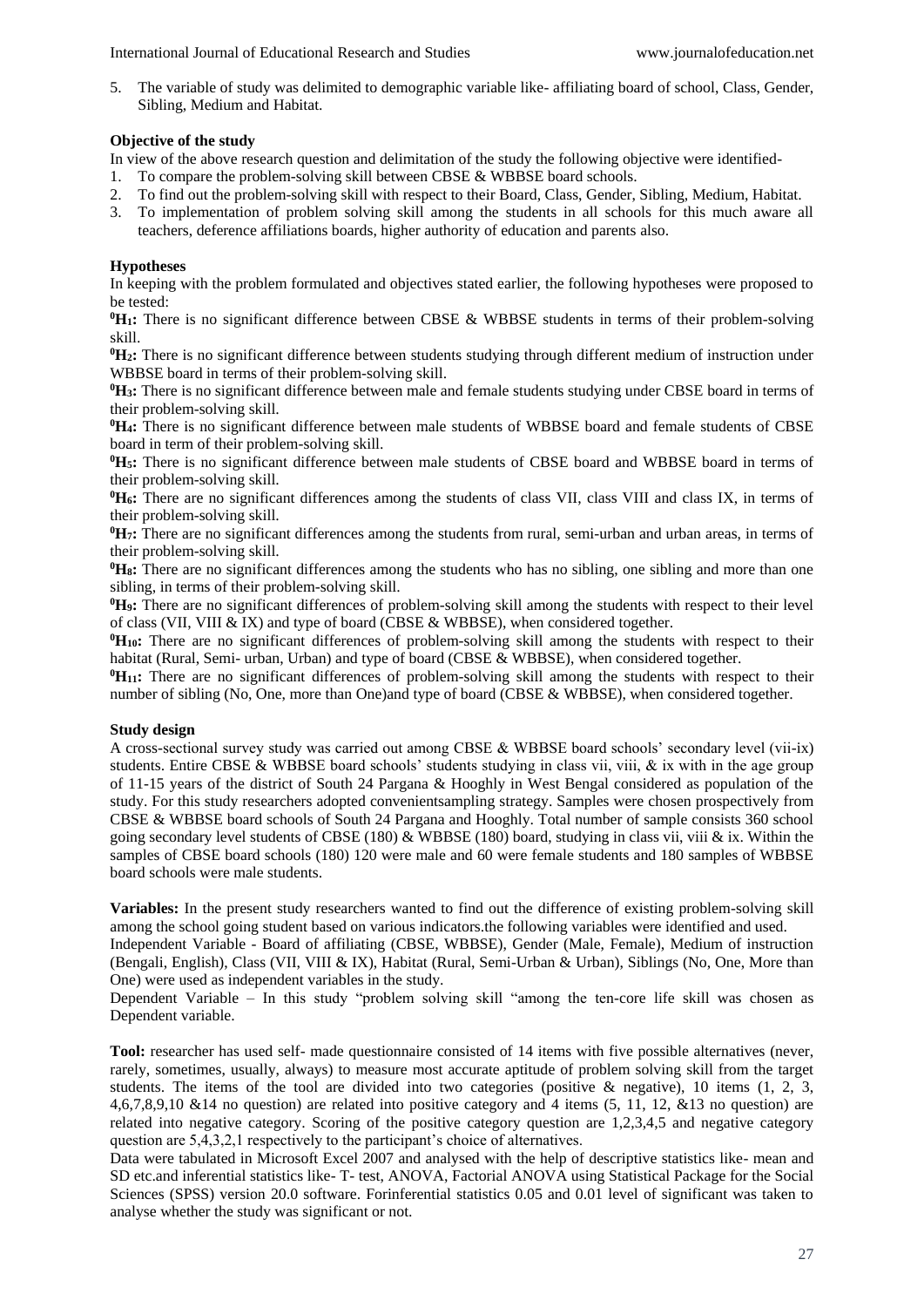## **Analysis and interpretation**

Descriptive statistics and graphical presentation were used for the assessment of problem-solving skill among the students at secondary level. Parametric inferential statistics, viz. T-test, ANOVA, and Factorial ANOVA were used for predicting the problem solving skill among the higher education students under six independent variables.

| Gender | <b>Board</b> |     |     |       | Mean  | <b>Std. Deviation</b> |       | <b>Std. Error Mean</b> |      |
|--------|--------------|-----|-----|-------|-------|-----------------------|-------|------------------------|------|
| Male   | CBSE         | 120 |     | 54.80 | 55.04 | 6.457                 | 6.329 | .589                   |      |
| Female |              | 60  | 180 | 55.53 |       | 6.088                 |       | 786                    | .472 |
| Male   | <b>WBBSE</b> |     | 180 |       | 57.92 |                       | 5.416 |                        | .404 |
|        | Total        |     | 360 |       | 56.48 |                       | 6.055 |                        | .319 |

**Table 1:** Board wise problem-solving skills among school going students.

It was found that though both CBSE and WBBSE board students achieved the competence on problem-solving skill WBBSE (M=57.92, S.D= 5.416) students' average score on problem-solving skill is higher than CBSE students (M=55.04, S.D= 6.329).



**Fig 1:** Pie-Chart of percentage distribution of participants.

| Variable                   | <b>Levels</b>      | N  |                 |              |     | Mean S.D   t-value   df   p-value | <b>Remarks</b>        |  |
|----------------------------|--------------------|----|-----------------|--------------|-----|-----------------------------------|-----------------------|--|
| Board                      | <b>WBBSE</b>       |    | 180 57.92 5.416 | $-4.626$ 358 |     | .000                              | $S*(P<0.05$ level)    |  |
|                            | <b>CBSE</b>        |    | 180 55.04 6.329 |              |     |                                   |                       |  |
| Medium                     | Bengali            | 90 | 57.96 5.526     | .096         | 178 | .924                              | $NS** (P>0.05 level)$ |  |
|                            | English            | 90 | 57.88 5.333     |              |     |                                   |                       |  |
| Gender                     | Male               |    | 120 54.80 6.457 | $-.732$      | 178 | .465                              | $NS** (P>0.05 level)$ |  |
|                            | Female             | 60 | 55.53 6.088     |              |     |                                   |                       |  |
| Gender (Male/Female)/Board | Male $(W.B.B.S.E)$ |    | 180 57.92 5.416 | 2.860        | 238 | .005                              | $S*(P<0.05$ level)    |  |
| (WBBSE/CBSE)               | Female (C.B.S.E)   | 60 | 55.53 6.088     |              |     |                                   |                       |  |
| Gender (male)/Board        | Male(C.B.S.E)      |    | 120 54.80 6.457 | $-4.518$ 298 |     | .000                              |                       |  |
| (CBSE/WBBSE)               | Male(W.B.B.S.E)    |    | 180 57.92 5.416 |              |     |                                   | $S*(P<0.05$ level)    |  |

**Table 2:** T-test showing the different independent variable wise comparison on problem-solving skill.

\*S: Significant, \*\*NS: Not Significant.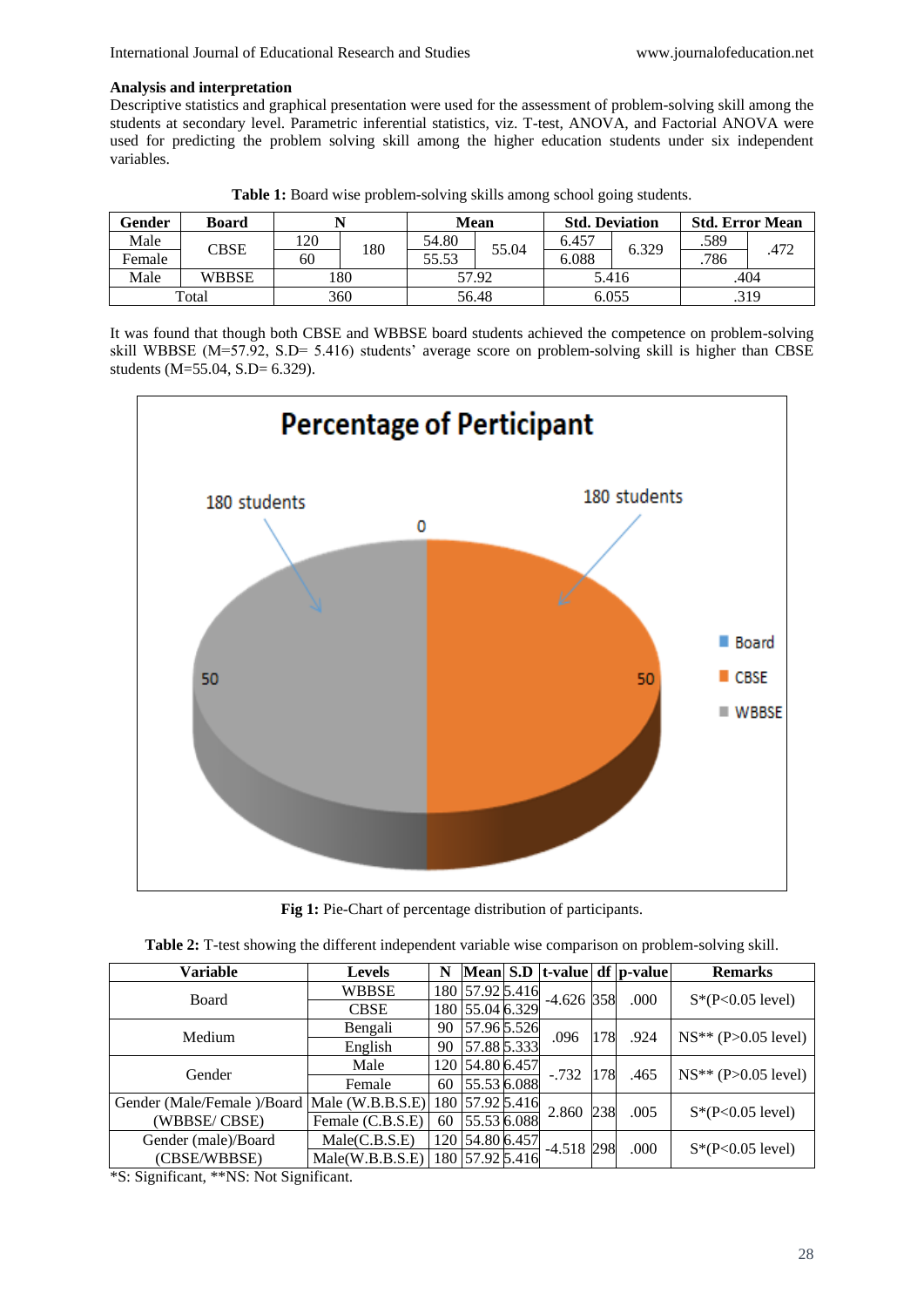**Table 3:** ANOVA showing class (VII, VIII & IX) wise comparison on problem solving skill of secondary school students.

| ANOVA of class wise problem-solving skill |                |     |             |       |      |                               |  |  |  |  |
|-------------------------------------------|----------------|-----|-------------|-------|------|-------------------------------|--|--|--|--|
| Source of variable                        | Sum of squares | df  | Mean square |       | Sig. | Remarks                       |  |  |  |  |
| Between Groups                            | 181.422        |     | 90.711      |       |      |                               |  |  |  |  |
| Within Groups                             | 12980.442      | 357 | 36.360      | 2.495 | .084 | $NS^*$ (p $>0.05$ )<br>level) |  |  |  |  |
| Total                                     | 13161.864      | 359 |             |       |      |                               |  |  |  |  |

The above table shows that the calculated value of F ratio (ANOVA) is lower than the critical value of F ratio at the both level of significance i.e. no significant difference was found on problem-solving skill among the secondary level students on the basis of their class [F(2,357); 2.495, p>0.05]. Hence, it can be said that there is no significant difference on problem-solving skill among the students with respect to their (VII, VIII & IX) class.

| ANOVA of habitat wise problem-solving skill |                |     |             |       |      |                          |  |  |  |  |
|---------------------------------------------|----------------|-----|-------------|-------|------|--------------------------|--|--|--|--|
| Source of variable                          | Sum of squares | df  | Mean square |       | Sig. | Remarks                  |  |  |  |  |
| Between Groups                              | 160.568        |     | 80.284      |       |      |                          |  |  |  |  |
| Within Groups                               | 13001.296      | 357 | 36.418      | 2.205 | .112 | $NS^*$ (p $>0.05$ level) |  |  |  |  |
| Total                                       | 13161.864      | 359 |             |       |      |                          |  |  |  |  |

**Table 4**

Above table revealed that there is no significant difference on problem-solving skill among the students with respect to their (Rural, Semi-urban, & Urban) habitat.

| ANOVA of siblings wise problem-solving skill |                |     |             |           |      |                  |  |  |  |  |
|----------------------------------------------|----------------|-----|-------------|-----------|------|------------------|--|--|--|--|
| Source of variable                           | Sum of squares | df  | Mean square |           | Sig. | Remarks          |  |  |  |  |
| Between Groups                               | 109.305        |     | 54.652      |           |      | $NS*$            |  |  |  |  |
| Within Groups                                | 13052.559      | 357 | 36.562      | 1.495.226 |      | $(p>0.05$ level) |  |  |  |  |
| Total                                        | 13161.864      | 359 |             |           |      |                  |  |  |  |  |

From the above table it can be conclude that there is no significant difference on problem-solving skill among the students with respect to their (No, One & more than one) siblings.

**Table 6**

# **Factorial ANOVA**

**Descriptive statistics of Class & Board wise problem-solving skill Class of the students Board of the students Mean Std. Deviation N** VII CBSE | 54.07 | 5.495 | 80 WBBSE | 57.00 | 4.885 | 59 Total 55.52 5.385 119 VIII CBSE | 54.28 | 6.104 | 60 WBBSE 19.05 4.815 61 Total  $56.69$  5.969 121 IX CBSE | 56.78 | 7.030 | 60 WBBSE 57.67 6.302 60<br>Total 57.23 6.663 120 Total 57.23 6.663 120 Total CBSE | 55.04 | 6.329 | 180 WBBSE 57.92 5.416 180 Total 56.48 6.055 360

| ×<br>۰,<br>٠<br>۹<br>۰. |  |  |
|-------------------------|--|--|
|-------------------------|--|--|

| Factorial ANOVA of class & board wise problem-solving skill |                                 |                |                    |           |      |                |  |  |  |
|-------------------------------------------------------------|---------------------------------|----------------|--------------------|-----------|------|----------------|--|--|--|
| <b>Source</b>                                               | <b>Type III Some of squares</b> | df             | <b>Mean Square</b> |           | Sig. | <b>Remarks</b> |  |  |  |
| Corrected model                                             | 1147.578                        |                | 229.516            | 6.763     | .000 |                |  |  |  |
| Intercept                                                   | 1148081.337                     |                | 1148081.337        | 33828.128 | .000 |                |  |  |  |
| <b>Class</b>                                                | 177.437                         | 2              | 88.718             | 2.614     | .075 |                |  |  |  |
| Board                                                       | 736.527                         |                | 736.527            | 21.702    | .000 |                |  |  |  |
| Class *Board                                                | 227.241                         | $\overline{c}$ | 113.621            | 3.348     | .036 |                |  |  |  |
| Error                                                       | 12014.286                       | 354            | 33.939             |           |      |                |  |  |  |
| Total                                                       | 1161581.000                     | 360            |                    |           |      |                |  |  |  |
| Corrected total                                             | 13161.864                       | 359            |                    |           |      |                |  |  |  |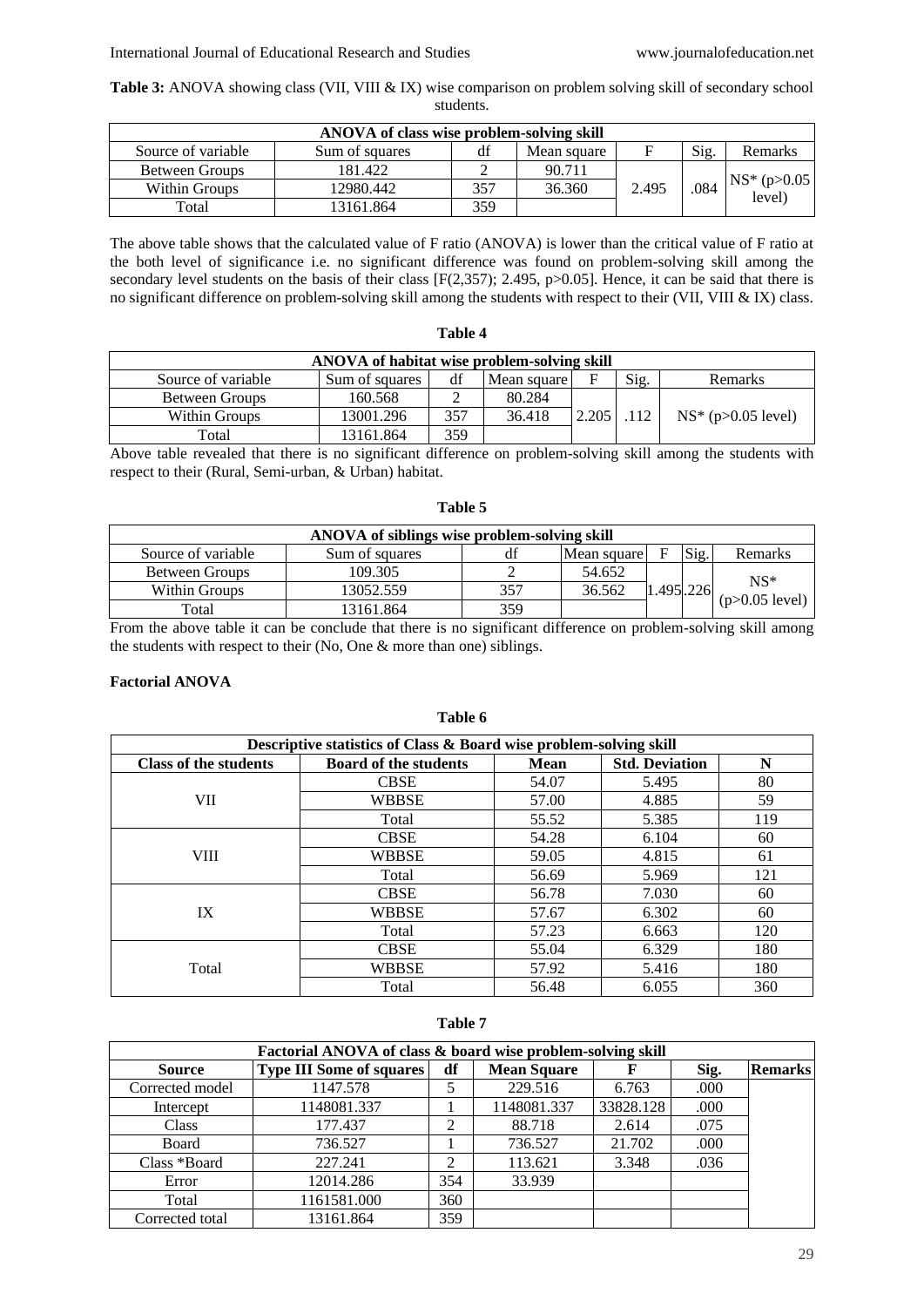A 3 (Class)  $\times$  2 (Board) between- subject's factorial ANOVA was calculated comparing the problem- solving score of the students who study in either one class and under either one board. The main effect for class was not significant [F (2,354) = 2.614, p>0.05]. A significant main effect for Board was found [F (1,354) = 21.702,  $p$ <0.05]. Students who study in CBSE board school has significantly lower problem-solving score (M = 55.04,  $sd = 6.32$ ) than students studying in WBBSE board schools (M = 57.92, sd = 5.416). The interaction between class and Board was significant [F (2,354) = 3.348, p<0.05]. Therefore, despite of not having significant effect on students' problem-solving score alone, the effect of class was influenced by what type of board the students were studying under.

# **Table 8**

|                              | Descriptive statistics of Habitat & Board wise problem-solving skill |             |                       |     |
|------------------------------|----------------------------------------------------------------------|-------------|-----------------------|-----|
| <b>Board of the students</b> | <b>Habitat of the students</b>                                       | <b>Mean</b> | <b>Std.</b> deviation | N   |
|                              | Rural                                                                | 61.00       | 7.211                 | 3   |
| <b>CBSE</b>                  | Semi-Urban                                                           | 51.36       | 9.178                 | 25  |
|                              | Urban                                                                | 55.53       | 5.496                 | 152 |
|                              | Total                                                                | 55.04       | 6.329                 | 180 |
|                              | Rural                                                                | 58.50       | 4.549                 | 24  |
| <b>WBBSE</b>                 | Semi-Urban                                                           | 57.85       | 6.197                 | 66  |
|                              | Urban                                                                | 57.81       | 5.048                 | 90  |
|                              | Total                                                                | 57.92       | 5.416                 | 180 |
|                              | Rural                                                                | 58.78       | 4.790                 | 27  |
| Total                        | Semi-Urban                                                           | 56.07       | 7.661                 | 91  |
|                              | Urban                                                                | 56.38       | 5.437                 | 242 |
|                              | Total                                                                | 56.48       | 6.055                 | 360 |

#### **Table 9**

| Factorial ANOVA of Habitat & Board wise problem-solving skill |                                |     |                    |          |      |                |  |  |  |  |
|---------------------------------------------------------------|--------------------------------|-----|--------------------|----------|------|----------------|--|--|--|--|
| <b>Source</b>                                                 | <b>Type III sum of squares</b> | df  | <b>Mean Square</b> | F        | Sig. | <b>Remarks</b> |  |  |  |  |
| <b>Corrected Model</b>                                        | 1233.995                       |     | 246.799            | 7.325    | .000 |                |  |  |  |  |
| Intercept                                                     | 261252.892                     |     | 261252.892         | 7753.566 | .000 |                |  |  |  |  |
| Board                                                         | 87.691                         |     | 87.691             | 2.603    | .108 |                |  |  |  |  |
| Habitat                                                       | 366.797                        |     | 183.398            | 5.443    | .005 |                |  |  |  |  |
| Board*Habitat                                                 | 329.989                        |     | 164.995            | 4.897    | .008 |                |  |  |  |  |
| Error                                                         | 11927.869                      | 354 | 33.695             |          |      |                |  |  |  |  |
| Total                                                         | 1161581.000                    | 360 |                    |          |      |                |  |  |  |  |
| Corrected Total                                               | 13161.864                      | 359 |                    |          |      |                |  |  |  |  |

A 3(Habitat) × 2 (Board) between-subject's factorial ANOVA was calculated comparing the problem-solving score of the students who live in either Rural, Semi-Urban, or Urban and under either one board. The main effect for Habitat was significant [F (2,354) = 5.443, p<0.05]. Students who live in rural area has significantly higher problem-solving score ( $M = 58.78$ ,  $S.d = 4.790$ ) than students live in semi-urban ( $M = 56.07$ ,  $sd = 7.661$ ) and urban (M = 56.38, sd = 5.437) area. The main effect for Board was found [F (1,354) = 2.603, p>0.05] to be not significant. The interaction between Habitat and Board was significant [F  $(2,354) = 4.897$ , p<0.05]. Therefore, despite of not having significant effect on students' problem-solving score alone, the effect of Board was influenced by what type of habitat the students belong to.

|                              | Descriptive statistics of Siblings & Board wise Problem-solving skill                                                               |                                                                                                                                                                |                       |     |  |  |  |  |  |
|------------------------------|-------------------------------------------------------------------------------------------------------------------------------------|----------------------------------------------------------------------------------------------------------------------------------------------------------------|-----------------------|-----|--|--|--|--|--|
| <b>Board of the students</b> | No siblings of the students                                                                                                         | <b>Mean</b>                                                                                                                                                    | <b>Std. Deviation</b> | N   |  |  |  |  |  |
|                              | No                                                                                                                                  | 54.84                                                                                                                                                          | 6.375                 | 73  |  |  |  |  |  |
| <b>CBSE</b>                  | <b>One</b>                                                                                                                          | 54.85                                                                                                                                                          | 6.748                 | 86  |  |  |  |  |  |
|                              | More than One<br>Total<br>N <sub>0</sub><br>One<br>More than One<br>Total<br>N <sub>0</sub><br><b>One</b><br>More than One<br>Total | 56.57                                                                                                                                                          | 3.982                 | 21  |  |  |  |  |  |
|                              |                                                                                                                                     | 55.04<br>6.329<br>5.214<br>58.16<br>5.745<br>57.24<br>4.885<br>60.11<br>5.416<br>57.92<br>5.936<br>56.79<br>55.90<br>6.420<br>57.63<br>4.499<br>56.48<br>6.005 | 180                   |     |  |  |  |  |  |
| <b>WBBSE</b>                 |                                                                                                                                     |                                                                                                                                                                |                       | 104 |  |  |  |  |  |
|                              |                                                                                                                                     |                                                                                                                                                                |                       | 67  |  |  |  |  |  |
|                              |                                                                                                                                     | 9                                                                                                                                                              |                       |     |  |  |  |  |  |
|                              |                                                                                                                                     |                                                                                                                                                                |                       | 180 |  |  |  |  |  |
|                              |                                                                                                                                     |                                                                                                                                                                |                       | 177 |  |  |  |  |  |
| Total                        |                                                                                                                                     |                                                                                                                                                                |                       | 153 |  |  |  |  |  |
|                              |                                                                                                                                     |                                                                                                                                                                |                       | 30  |  |  |  |  |  |
|                              |                                                                                                                                     | 360                                                                                                                                                            |                       |     |  |  |  |  |  |

**Table 10**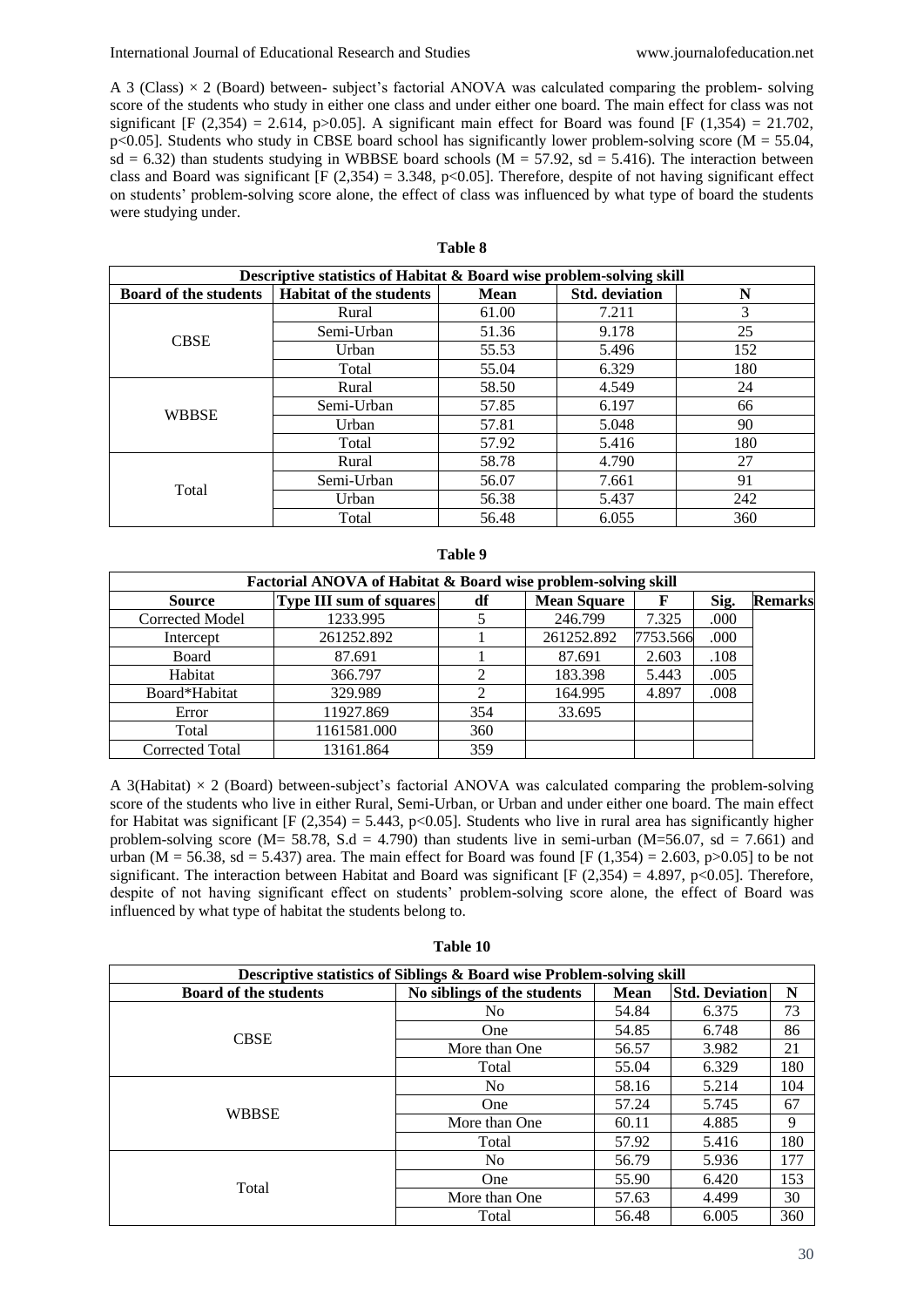| Factorial ANOVA of Siblings & Board wise problem-solving skill |                                |     |                    |               |      |                     |  |  |  |  |
|----------------------------------------------------------------|--------------------------------|-----|--------------------|---------------|------|---------------------|--|--|--|--|
| source                                                         | <b>Type III Sum of squares</b> | df  | <b>Mean Square</b> |               |      | <b>Sig. Remarks</b> |  |  |  |  |
| <b>Corrected Model</b>                                         | 878.370                        |     | 175.674            | 5.063         | .000 |                     |  |  |  |  |
| Intercept                                                      | 559959.988                     |     | 559959.988         | 16137.577.000 |      |                     |  |  |  |  |
| Board                                                          | 410.845                        |     | 410.845            | 11.840        | .001 |                     |  |  |  |  |
| <b>Siblings</b>                                                | 115.339                        | ◠   | 57.670             | 1.662         | .191 |                     |  |  |  |  |
| Board*Siblings                                                 | 20.110                         |     | 10.055             | .290          | .749 |                     |  |  |  |  |
| Error                                                          | 12283.494                      | 354 | 34.699             |               |      |                     |  |  |  |  |
| Total                                                          | 1161581.000                    | 360 |                    |               |      |                     |  |  |  |  |
| <b>Corrected Total</b>                                         | 13161.864                      | 359 |                    |               |      |                     |  |  |  |  |

**Table 11**

A3 (Number of Sibling)  $\times$  2 (Board) between-subject's factorial ANOVA was calculated comparing the problem-solving score of the students who has Zero, one or more than one siblings and study in either one board. A significant main effect for Board was found  $[F(1,354) = 11.840, p<0.05]$ . Students who study in CBSE board school has significantly lower problem-solving score ( $M = 55.04$ , sd = 6.32) than students studying in WBBSE board schools (M = 57.92, sd = 5.416). The main effect for siblings was not significant [F (2,354) = 1.662, p>0.05]. The interaction between no of siblings and Board was not significant [F (2,354) =.290, p>0.05]. Therefore the effect of number of siblings was not influenced by the type of board students were studying under.

#### **Major findings**

- Researchers found that the average score of problem solving skill among CBSE students (M=55.04, S.D=6.329) is lower than the score of WBBSE (M=57.92, S.D=5.416). A statistically significant difference was found on problem solving skill on the basis of Board.
- It was found that average score of WBBSE Bengali medium students (M= 57.96, S.D= 5.526) is higher than the English medium students (M=57.88, 5.333), but the difference was not statistically significant.
- No statistical significant difference was found on problem solving skill between male and female students of CBSE board but a statistically significant difference was found between WBBSE male and CBSE female students and also a statistically significant difference was found between male CBSE and male WBBSE students.
- No statistically significant difference was found among the students of class VII, VIII and IX, in terms of their problem-solving skill.
- No statistically significant difference was found among the students from Rural, Semi-urban & Urban areas, in terms of their problem-solving skill.
- No statistically significant difference was found among the students who has no sibling, one sibling and more than one siblings, in terms of their problem-solving skill
- Statistically significant interaction was found [F (2,354) =3.348, p<0.05] between class (VII, VIII & IX) and Board (WBBSE & CBSE).
- Statistically significant interaction was found [F (2,354) =4.897, p<0.05] between Habitat (Rural, Semiurban & Urban) Board (WBBSE & CBSE).
- No Statistically significant interaction was found [F  $(2,354) = .290$ , p $>0.05$ ] between no of siblings (No, One, More than One) Board (WBBSE & CBSE).

## **Discussion and Conclusion**

The major findings emerged through the present study help us to improve our understanding about the rate of prevalence of problem solving skill among the students of CBSE and WBBSE board in West Bengal with respect to their demographic variables viz-board, class, gender, medium of instruction, siblings, habitat of the students. It was found that though the average score of problem solving skill among CBSE students (M=55.04,  $S.D = 6.329$ ) is lower than the score of WBBSE (M=57.92, S.D= 5.416) students both board students achieved the competence on problem-solving skill. The study showed that the effect of board on problem solving skill was statistically significant in favour of WBBSE board. This indicates that WBBSE board students demonstrate higher problem-solving skill compared with CBSE board students of West Bengal. It was observed in the study that; the problem-solving skill development is affected by so many demographic and social factors that were may or may not accounted in our day-to-day living. Making the transition from high school to university is both an exciting and challenging time for students. As intelligence is crucial for living, problem solving is also very important for healthy living. Therefore, every student should develop their problem-solving skill as perindividual capacity. Society and educational institution should come forward and join hands in between to provide opportunity and experiences that will help the students develop problem-solving skill better than ever. This should be our conclusion to this study.

#### **References**

1. Baird LL. Review of Problem Solving Skills. *ETS Research Report Series*,1983:(1):1-45. https://doi.org/10.1002/j.2330-8516.1983.tb00016.x